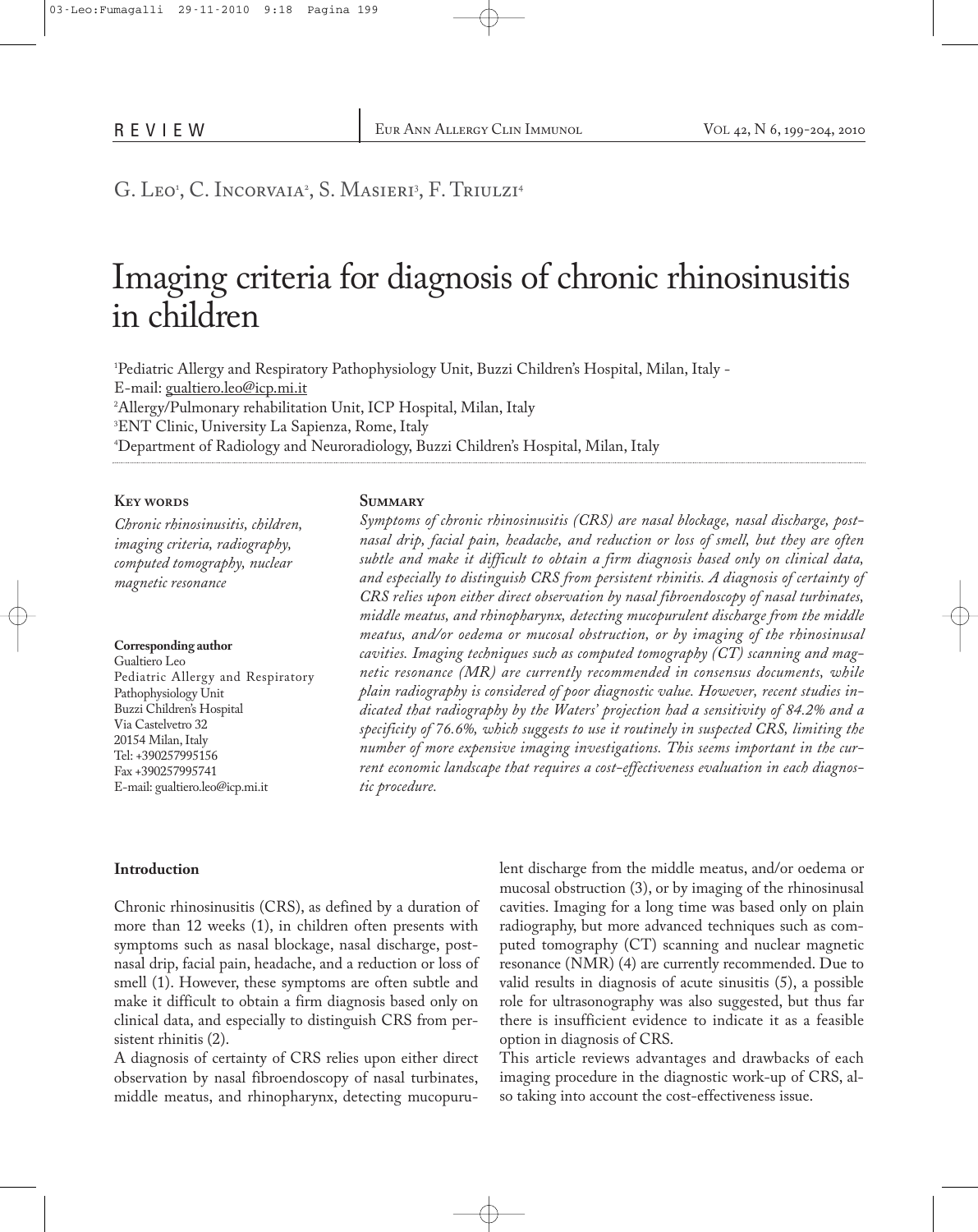# **Plain radiography**

Radiography has been for a long time the only available technique for paranasal sinus imaging (6), including chronic rhinosinusitis (7). The advantages offered in terms of resolution and quality of view by CT scanning and MR progressively reduced the space for radiography. According to the recent European Position Paper on Rhinosinusitis and Nasal Polyps, among the imaging criteria for diagnosis of CRS, plain sinus x-rays are stated as, "insensitive and of limited usefulness due to the number of false positive and negative results", while CT scanning is, "the imaging modality of choice confirming the extent of pathology and the anatomy", even though, "it should not be regarded as the primary step in the diagnosis of the condition" (1).

However, there are studies indicating that using the Waters' projection (figure 1), that is recommended for an optimal view of paranasal sinuses, radiography may be compared with CT scanning. In a study performing Waters' view radiography, and high resolution CT, in the same day in 134 patients, and using CT findings as the gold standard, plain radiography had a sensitivity of 68% and a specificity of 87% (8). In another study on 40 patients with suspected chronic maxillary sinusitis undergoing Waters' projection, and CT as reference standard, the for-

*Figure 1 -* Conventional X ray Waters projection in a 6 years old boy allows to demonstrate maxillary sinuses and the still hypopneumatizated frontal sinuses



mer had a sensitivity of 83.3%, and a specificity of 69.2% (9), and in a survey on 91 children with clinically significant chronic sinusitis, a sensitivity and a specificity against CT of 76% and 81%, respectively, were observed (7). The most recent study was conducted on the same kind of population: plain radiograph by Waters' view had a sensitivity of 84.2% (95% confidence interval 78.8 to 88.8), and a specificity of 76.6% (95% confidence interval 62.0 to 87.7). These values were obtained using as reference standard nasal endoscopy, and indicate that diagnostic performances of Waters' projection are able to maintain a role for radiography in the diagnosis of CRS (10). However, it has to be noted that plain radiography is inadequate to assess the anterior ethmoid, and the infundibular, middle meatus and frontal recess air passages (6).

# **Computed tomography scanning**

CT scanning is currently considered the gold standard of diagnosis of CRS by imaging, because it provides superior resolution of bone and soft tissue and removes superimposed overlapping structures that are present in conventional radiography (11). The standard protocol for modern multidetector CT imaging of the paranasal sinuses consists of a volumetric acquisition acquired in an axial position and covering all paranasal sinuses. Reformatted axial, coronal, sagittal, oblique or multiple oblique view can be subsequently obtained from the acquired volume. Also 3D images with virtual endoscopy can be obtained by modern reconstruction softwares (12,13). Scan enhancing by radiocontrast media is generally unnecessary in the diagnosis of CRS, since it is mainly required when complications of acute sinusitis are suspected (14).

Sinus obstruction, opacification, mucoperiosteal thickening, and osteitis can be easily seen (figure 2). Concerning mucoceles, CT has the advantage of a more precise evaluation of sinus expansion, dehiscence, and bony remodelling (14). CT imaging is of particular importance when endoscopic sinus surgery is planned, because it accurately assesses the anatomic variants and the key structures of the ostiomeatal complex, such as the ethmoid infundibulum, the uncinal process, the perpendicular plate, and the basal lamella of bulla ethmoidalis, fovea ethmoidalis, frontal recess, and sphenoethmoidal recess (12).

In 1991 five different patterns of inflammatory paranasal sinus disease were identified (15). The most common patterns are the infundibular and the ostiomeatal complex patterns in which an obstruction of the maxillary ostium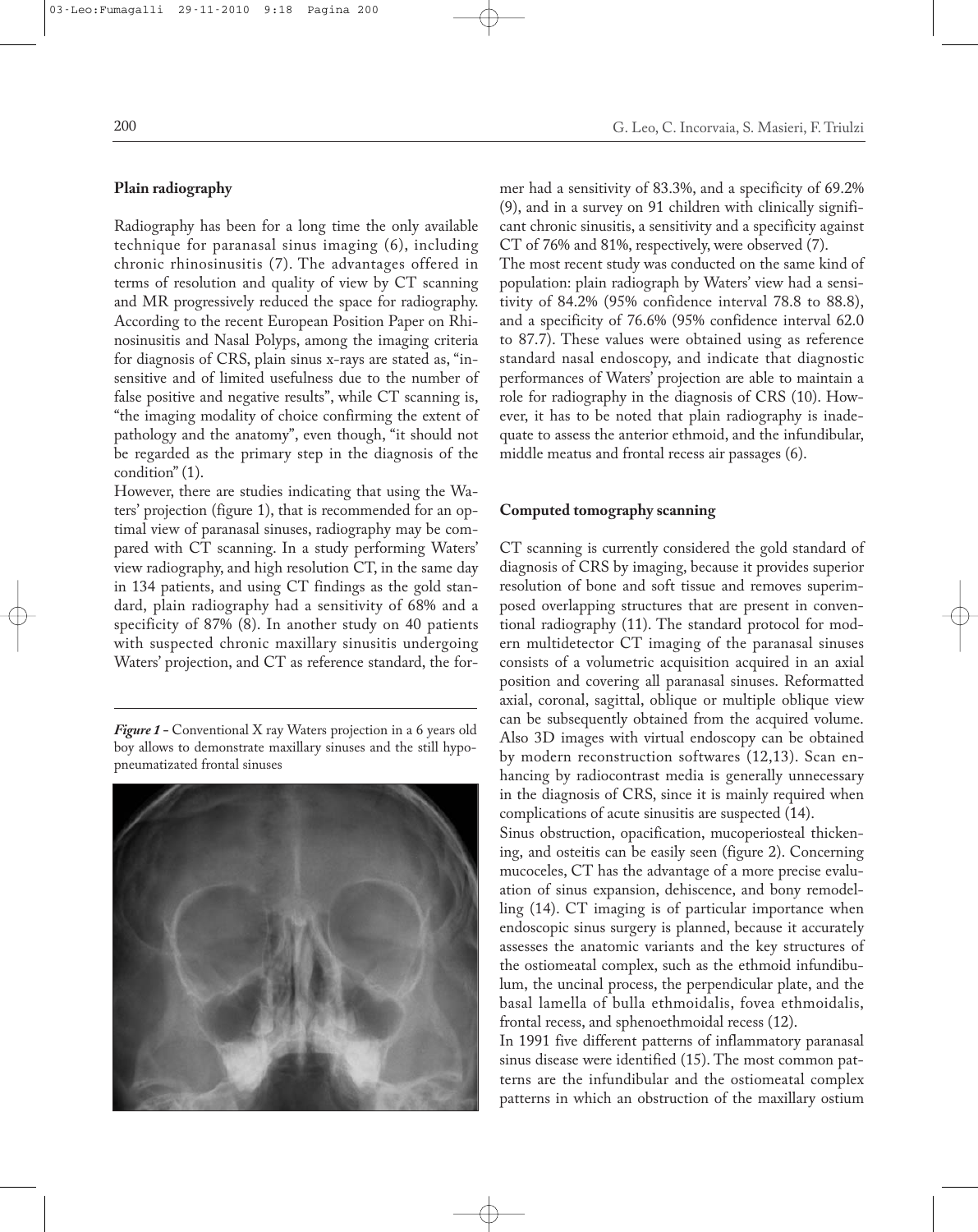and/or ethmoid infundibulum in the first one or an involvement of ipsilateral maxillary, frontal and ethmoidal sinuses in the latter are usually present. Less frequent patterns are the sphenoethmoidal recess pattern in which an obstruction of such recess can cause an opacification of the sphenoid sinus, the sinonasal polyposis pattern in which the opacification of the paranasal sinuses is predominantly due to the presence of multiple polyps and the unclassificable pattern that comprises all the forms that can not be classified in the previous four patterns.

In 1993 Lund and Mackay introduced a sinus CT scans staging score attributing 0 to no opacification, 1 to partial opacification, and 2 to complete opacification for each sinus, and 0 for no occlusion and 2 for occlusion of the ostiomeatal complex: left and right sides are staged separately, and the scores may range from 0 to 24 (16).

A multicenter prospective study of 1840 patients undergoing surgery for chronic rhinosinusitis in the UK (17) showed that the Lund-Mackay score measures a different aspect of disease to "subjective" symptom scores, but, though with some limitations (18), correlates well with other markers of disease severity, such as complication rates and surgical parameters.

Concerning safety, it is known that CT exposes to higher radiation dose than plain radiography. Data from a large radiology department showed that CT accounted for 15% of the procedures but 75% of the radiation dose (19). This aspect is particularly important in children, and the American Academy of Pediatric Section on Radiology stated that "Pediatric health care professionals' roles in the use of computed tomography on children include deciding when a CT scan is necessary and discussing the risk with patients and families" (20). Both the current (in mA) and the duration of exposure concur to the effective radiation dose, that for paranasal sinus procedures may vary from 0.03 to 0.55 milliSievert (21). Of particular concern for the head and neck region are the crystalline lenses and

*Figure 2 -* Multidetector CT, coronal and axial reformatted views in a 4 years old boy demonstrated an occlusion of the ostiomeatal complex with a bilateral mucosal thickening of maxillary sinuses.



the thyroid gland, but it is generally accepted that the risk of cataract or thyroid cancer is very low (22), especially with the newest generation of CT scanners  $(13)$ .

# **Magnetic resonance imaging**

Magnetic resonance imaging (MRI) is commonly considered as the best anatomic imaging technology available, because it evaluates not only the tissues, as CT does by the absorption of x-rays, but also their properties, by showing the location and behaviour of nuclei emitting MR signals (12). In fact, while CT distinguishes two structures by spatial resolution, MR has a better contrast resolution, distinguishing the differences between two arbitrarily similar but not identical tissues by their different relaxation times (T1 and T2) and by their different proton density (figure 3). When needed, contrast-enhanced T-1 weighted images can be obtained by Gadolinium, a chelate contrast agent whose 7 unpaired electrons give a very high magnetic moment, thus improving the detection of local disease extent and its diffusion beyond the paranasal sinuses (23).

These abilities of MR provide a very detailed assessment of soft tissues, of their differentiation and composition in fluids, which is of great help in defining the characteristics and the extent of inflammation, as it occurs in CRS. MR is very useful in chronic fungal sinusitis (24) based on the detection of a decreased signal intensity on T1 weighted images and a markedly decreased signal intensity on T2-weighted images (25). Another advantage of MR over CT is the capacity to differentiate sinus opacification caused by inflammation or neoplasms by distin-

*Figure 3 -* MR imaging of the paranasal sinuses, T2 weighted, T1 weighted and T1 weighted post contrast coronal images demonstrate a different contrast behaviour of the right maxillary mucosal thickening and of the right nasal cavity polyp.

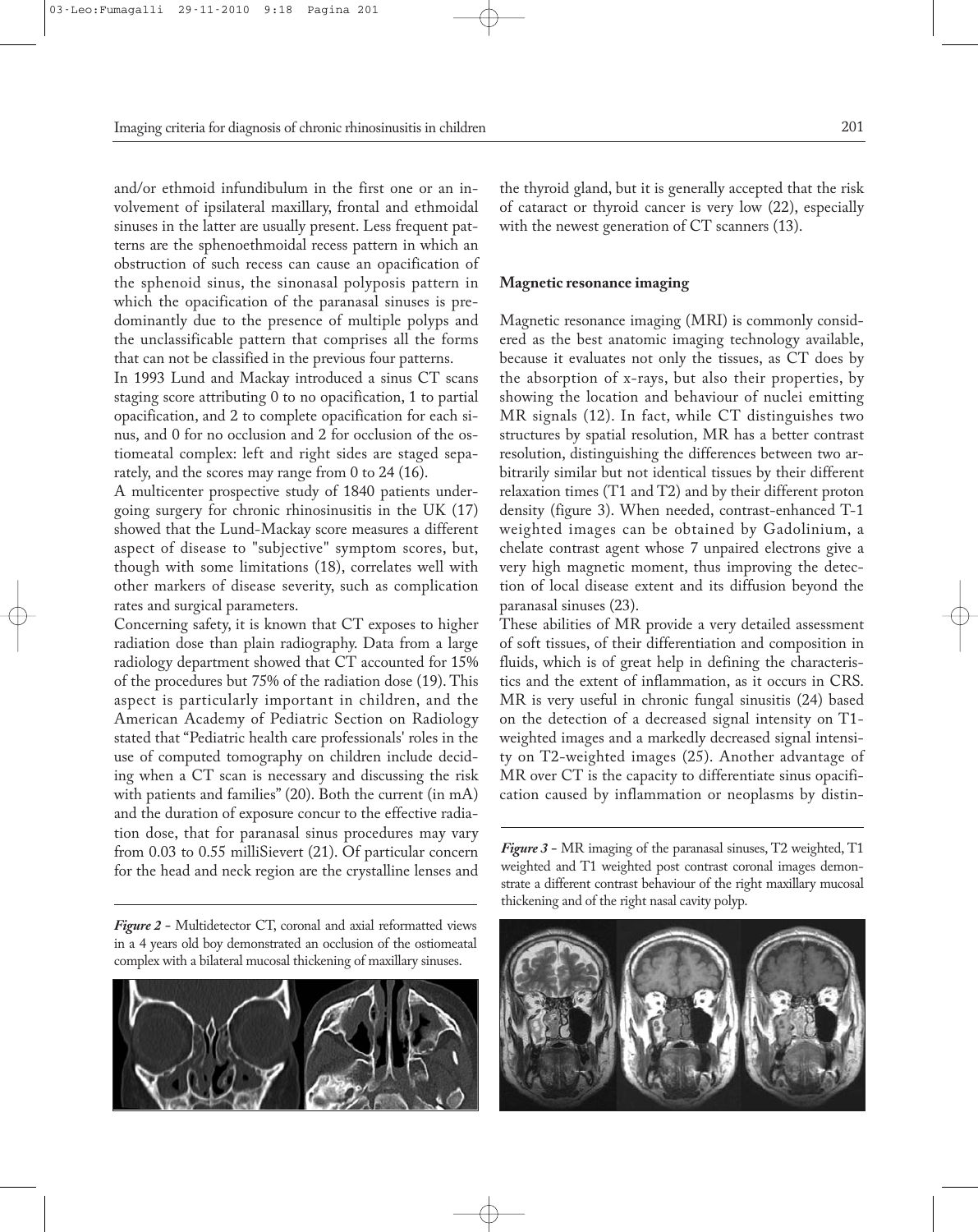guishing soft tissue from dense secretions (26). This is attained by T2-weighted images detecting the high signal of secretions compared with the intermediate signal of neoplasms (14). Moreover, MR may also assess physiologic processes in the nose and sinuses, but has a limitation in the absence of MR signal by cortical bone, that prevents the precise definition of the fine bony anatomy, which is instead optimally depicted by CT scanning.

#### **Ultrasonography**

Ultrasonography has in general several advantages, namely the easiness of performance, the directly accessible results, the absence of ionizing radiations, and the low cost, that favour its unlimited applicability and its use also in office settings (27). In its application to sinusitis, ultrasonography reliably evaluates mucosal thickening and presence of fluid level, but cannot adequately visualize sinus opacification. The two basic types include the mode A-scan, that modulates 1-dimension amplitude, and the mode B-scan, that modulates brightness in a 2-dimension method (28). In a recent study, 71 patients with chronic maxillary sinusitis were evaluated by concomitant radiography and ultrasonography, with a significant correlation between the findings from the two imaging techniques (29). However, studies comparing ultrasonography either to reference imaging as CT scanning or MR or to nasal endoscopy are not yet available, thus ultrasonography in diagnosis of CRS is currently not recommended.

## **Imaging in complications**

Paranasal sinusitis is rarely associated with complications, that follow the spread of infection into adjacent structures. Consequently, serious complications include intracranial and orbital infections, and the latter are the most common type of complication in children (30). Children with these complications may experience severe consequences, including visual impairment, neurological deficits, and death (30). Chandler's classification lists 5 types of orbital complications: inflammatory edema (preseptal cellulitis), orbital cellulitis, subperiosteal abscess, orbital abscess, and cavernous sinus thrombosis (31). Intracranial complications include meningitis, cerebritis, epidural empyema, subdural empyema, cerebral abscess, and thrombosis of the cavernous sinus or other venous sinuses (32,33). Although the CT scan and MRI are the best diagnostic tools for these complications, there is controversy regarding the selection of appropriate imaging (34). Contrast-enhanced axial CT (with coronal reconstructions) is more rapid and diffuse than MR and is still the modality of choice for the diagnosis of the orbital complications in an emergency setting (35,36). However, in children with orbital cellulitis, MRI is more accurate not only for the evaluation of the orbital apex (37) but also in the assessment of abscess or inflammation location, in particular using diffusion-weighted imaging techniques (38). If an intracranial process is suspected, contrast-enhanced MRI is recommended in addition to a CT scan of the orbits and paranasal sinuses (36). MRI with gadolinium contrast provides excellent evaluation of soft tissues, and consequently it is the diagnostic tool of choice for intracranial infection (39).

## **Economics of imaging in CRS**

In Italy, the cost of a single imaging technique performance on paranasal sinuses is 24.95 euros for plain radiography, 106.62 euros for CT scanning, and 153.05 euros for MRI, respectively. Concerning CT and MRI, the cost increases when contrast media are used. Of course, also the cost of the equipment must be considered. For example, in the US the cost for MRI equipment is between 1 and 1.5 million USD for 1.5 tesla scanners and between 2 and 2.3 million USD for 3.0 tesla scanners, with the cost of construction of MR suites – that is around 500,000 USD – to be added. However, MR scanners have been significant sources of revenue for healthcare providers in the US, because of favorable reimbursement rates from insurers and federal government programs. Insurance reimbursement is provided in two components, an equipment charge for the performance of the MR scan and professional charge for the radiologist's review of the images and data. In the US, the 2007 Deficit Reduction Act (DRA) significantly reduced reimbursement rates paid by federal insurance programs for the equipment component of scans. Therefore, in the current economic landscape, it is hardly possible not to take into account the cost-effectiveness of each diagnostic procedure. Concerning diagnosis of CRS, a cost-effective diagnostic work-up should reappraise the role of plain radiography and limit the more expensive CT scanning and MRI to a smaller number of patients than generally done.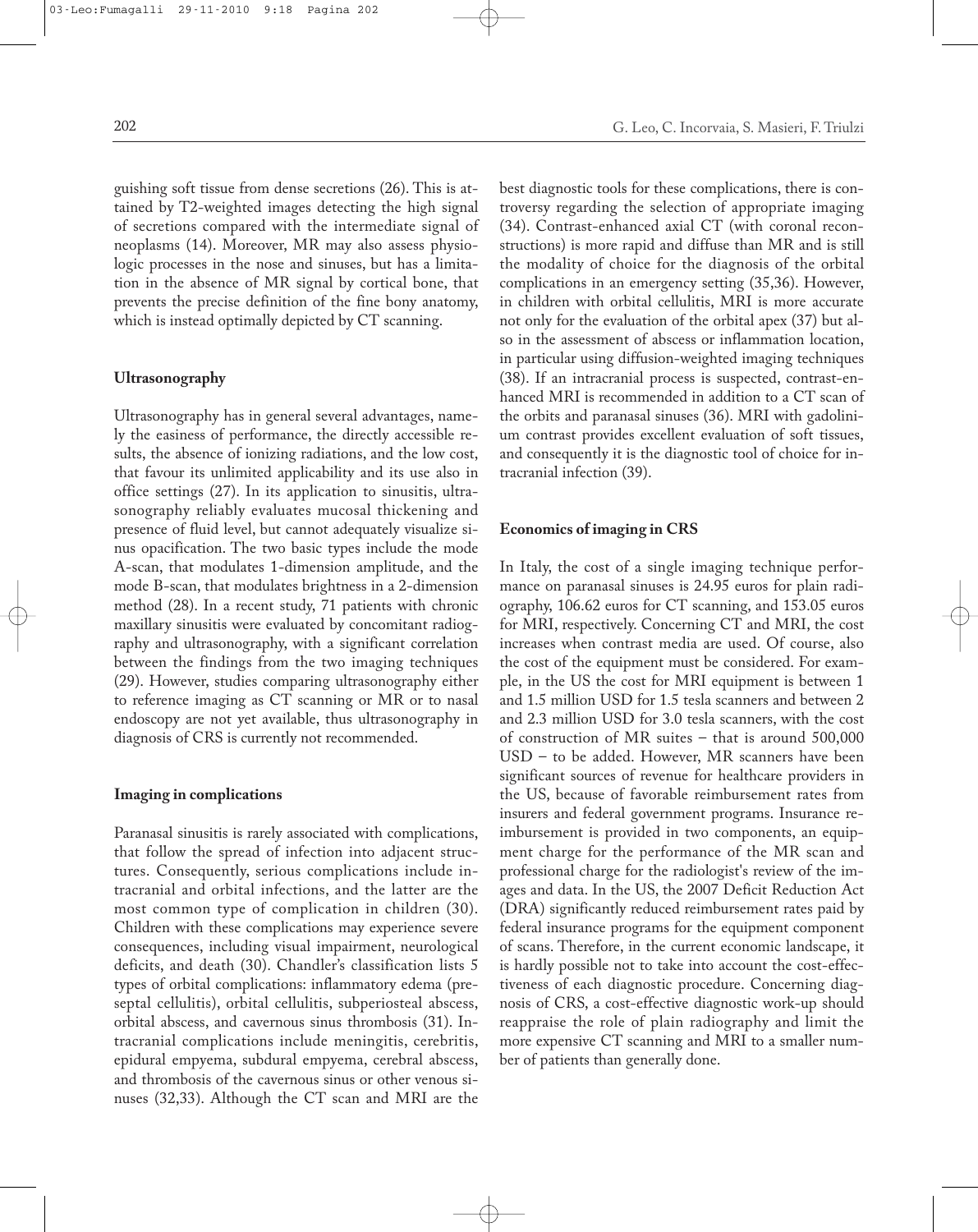*Figure 4 -* A flow-chart for diagnosing chronic rhinosinusitis with consideration of cost-effectiveness of single imaging techniques.



#### **Conclusions**

On the basis of diagnostic performances and costs of the different imaging techniques in CRS, a flow-chart as depicted in figure 4 may be proposed. Clinical diagnosis, as performed by the indications from consensus documents (1) cannot give the certainty of disease because no symptom is pathognomonic (40) and this warrants the use of imaging. The recent report that a plain radiography by Waters' projection is able to identify about 85% of patients with CRS indicate Water's projection radiography as the first step to achieve a diagnosis by imaging in subjects with clinical symptoms suggesting CRS. CT scanning or MRI should thus be reserved to about 15% of patients or to those who show radiographic pictures of surgical interest or images requiring more accurate definitions.

#### **Acknowlegdements**

The authors thank Stanley Norman for the English revision.

# **References**

- 1. Fokkens WJ, Lund VJ, Mullol J. European Position Paper on Rhinosinusitis and Nasal Polyps. Rhinology 2007;45(suppl 20):1-139.
- 2. Lack G. Pediatric allergic rhinitis and comorbid disorders. J Al-

lergy Clin Immunol 2001;108:S9-15.

- 3. Stankiewicz JA, Chow JM. Nasal endoscopy and the definition and diagnosis of chronic rhinosinusitis. Otolaryngol Head Neck Surg 2002;126:623-7.
- 4. Mafee MF, Tran BH, Chapa AR. Imaging of rhinosinusitis and its complications: plain film, CT, and MRI. Clin Rev Allergy Immunol 2006;30:165-86.
- 5. Puhakka T, Heikkinen T, Makela MJ. Validity of ultrasonography in diagnosis of acute maxillary sinusitis. Arch Otolaryngol Head Neck Surg 2000;126:1482-6.
- 6. Zinreich SJ. Paranasal sinus imaging. Otolaryngol Head Neck Surg 1990;103:863-9.
- 7. Garcia DP, Corbett ML, Eberly SM, et al. Radiographic imaging studies in pediatric chronic sinusitis. J Allergy Clin Immunol 1994;94:523-30.
- 8. Konen E, Faibel M, Kleinbaum J, et al. The value of the occipitomental (Waters') view in diagnosis of sinusitis: a comparative study with computed tomography. Clin Radiol 2000;55:856-60.
- 9. Timmenga N, Stegenga B, Raghoebar G, van Hoogstraten J, van Weissenbruch R, Vissink A. The value of Waters' projection for assessing maxillary sinus inflammatory disease. Oral Surg Oral Med Oral Pathol Oral Radiol Endod 2002;93:103-9.
- 10. Leo G, Triulzi F, Consonni D, Cazzavilan A, Incorvaia C. Reappraising the role of radiography in the diagnosis of chronic rhinosinusitis. Rhinology 2009;47:271-4.
- 11. Eggesbo HB. Radiological imaging of inflammatory lesions in the nasal cavity and paranasal sinuses. Eur Radiol 2006;16:872-8.
- 12. Triulzi F, Zirpoli S. Imaging techniques in the diagnosis and management of rhinosinusitis in children. Pediatr Allergy Immunol 2007;18:46-9.
- 13. Fatterpaker GM, Delman BN, Som PM. Imaging the paranasal sinuses: where we are and where we are going. Anat Rec 2008;291:1564-72.
- 14. Branstetter BF, Weissman JL. Role of MR and CT in the paranasal sinuses. Otolaryngol Clin North Am 2005;38:1279-99.
- 15. Sonkes JW, Harnsberger HR, Blanch GM, Babbel RW, Hunt S. The impact of screening sinus CT on the planning of functional endoscopic sinus surgery. Otolaryngol Head Neck Surg 1991;105:802-813.
- 16. Lund V, Mackay IS. Staging in rhinosinusitis. Rhinology 1993;31:183-4.
- 17. Hopkins C, Browne JP, Slack R, Lund V, Brown P. The Lund-Mackay staging system for chronic rhinosinusitis: how is it used and what does it predict? Otolaryngol Head Nech Surg 2007;137:555-61.
- 18. Zinreich SJ. Imaging for staging of rhinosinusitis. Ann Otol Rhinol Laryngol 2004;193:19-23.
- 19. Wiest PW, Locken JA, Heintz PH, Mettler FA Jr. CT scanning: a major source of radiation exposure. Semin Ultrasound CT MR 2002;23:402-10.
- 20. Brody AS, Frush DP, Huda W, Brent RL. Radiation risk to children from computed tomography. Pediatrics 2007;120:777-82.
- 21. Campbell PD Jr, Zinreich SJ, Aygun N. Imaging of paranasal sinuses and in-office CT. Otolaryngol Clin N Am 2009;42:753-64.
- 22. Zammit-Maempel I, Chadwick CL, Willis SP. Radiation dose to the lens of eye and thyroid gland in paranasal sinus multislice CT. Br J Radiol 2003;76:418-20.
- 23. Hudgins PA. Sinonasal imaging. Neuroimaging Clin N Am 1996;6:319-31.